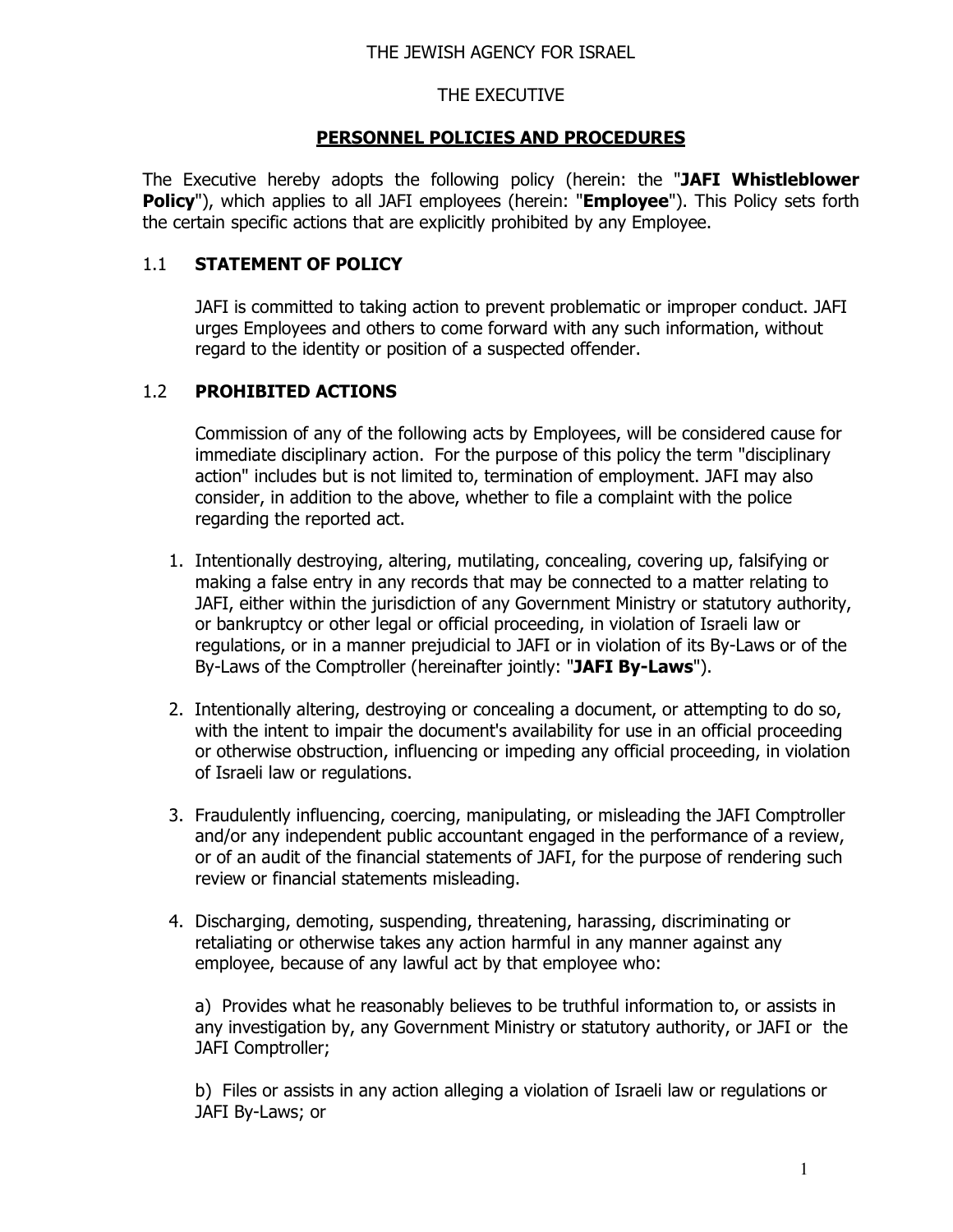c) Provides truthful information to a law enforcement officer relating to the possible commission of a crime.

## 1.3 **REPORTING PROCEDURES**

For the purpose of this Policy, the JAFI Comptroller has been asked to receive complaints of suspected violations.

The JAFI Director General will issue a handbook to all Employees outlining how to report concerns or complaints, a copy of which is attached herein for information purposes.

## 1.4 **RETALIATION**

- 1. JAFI will not permit any negative or adverse actions to be taken against any employee or individual who in good faith reports a possible violation of law or of any JAFI By-Law or assists another employee or individual in reporting such possible violation, including any concerns regarding questionable accounting or auditing matters, even if the report is mistaken, or against any employee or individual who assists in the investigation of a reported violation. Retaliation in any form will not be tolerated. Any act of alleged retaliation should be reported immediately to the JAFI Comptroller or to the JAFI Director General. Complaints of retaliation will be promptly investigated by the Director General, or by someone duly authorized by him.
- 2. The provisions of Sub-section 1 above shall not apply if the employee or individual has made a baseless claim not in good faith, in circumstances where the employee knew or should have known that such claim was baseless; or has assisted another employee or individual in reporting a claim and the employee or individual knew or should have known that such baseless claim was made not in good faith. Commission of such acts will be considered cause for immediate disciplinary action, including, but not limited to, termination of employment.
- 3. The provisions of this Section are subject to the Law for the Protection of Employees (Disclosure of Crimes and Violation of Ethical Standards or Proper Administration), 1997 which applies to JAFI, regarding the protection of employees who report a possible violation in accordance with this Policy.

# 1.5 **CONFIDENTIALITY**

JAFI will treat all communications under this Policy in a confidential manner, except to the extent necessary (1) to conduct a complete and fair investigation, or (2) for review of JAFI operations by JAFI's Board of Governors, its Comptroller's and Audit Committee, the Comptroller, JAFI's independent public accountant and JAFI's counsel.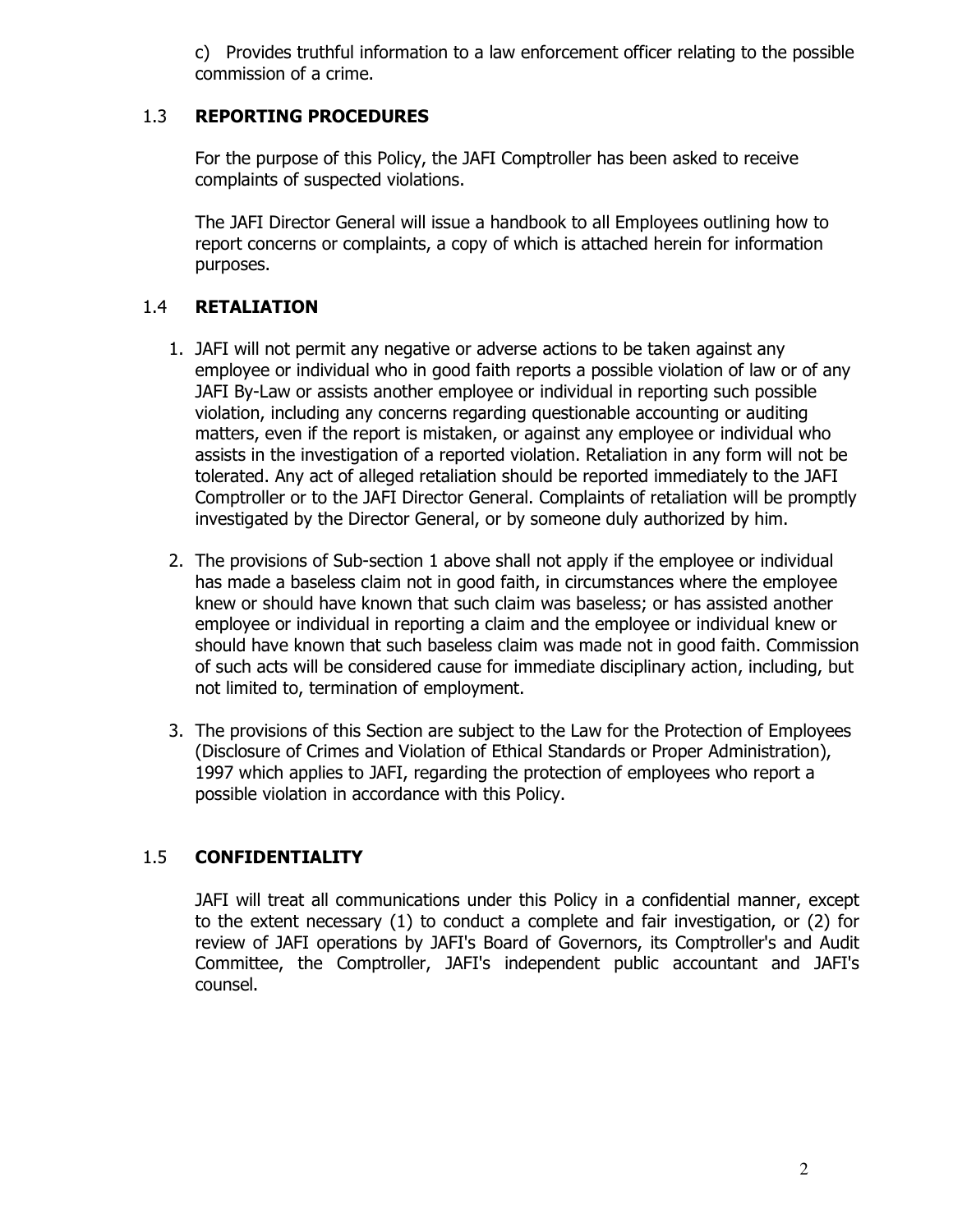#### **THE JAFI WHISTLEBLOWER POLICY**

## **HANDBOOK TO EMPLOYEES FOR REPORTING CONCERNS OR COMPLAINTS**

The JAFI Executive passed the "JAFI WHISTLEBLOWER POLICY" on February 25, 2008.

Below please find an outline of how to report concerns or complaints that you may have regarding suspected violations, as well as a few examples of what to report.

## **1. HOW TO REPORT CONCERNS OR COMPLAINTS**

Employees may communicate suspected violations of law, JAFI By-Laws or other suspected fiscal wrongdoing, including any concerns regarding questionable accounting or auditing matters (including deficiencies in internal controls) or alleged retaliation in accordance with the JAFI Whistleblower Policy, by calling the following toll-free telephone number in Israel: 1-800-300-221.

Another option is for you to access a confidential website and "make a report" at: WWW.MEVAKER@JAFI.ORG.

Both the telephone number and the website are published for internal use and are hosted by the Office of the JAFI Comptroller. This provides a confidential way for employees to report concerns or complaints.

In order to be better able to respond to any information or complaint, we would prefer that you identify yourself and provide your telephone number and other contact information when you make the report. You may be assured that any information will be treated with utmost confidentiality.

### **However, if you wish to remain anonymous, it is not necessary that you give your name or position in any notification and caller ID will not be activated on the line.**

Whether you identify yourself or not, in order that a proper investigation can be conducted, please provide as much information as you can, sufficient to facilitate a thorough investigation, including where and when the incident occurred, names and titles of the individuals involved, and as much other detail as you can.

# 2. **A FEW EXAMPLES OF WHAT TO REPORT**

**Accounting and Auditing Matters**: The unethical systematic recording and analysis of JAFI's business and/or financial transactions. Examples include misstatement of allocations, revenues, expenses, assets and/or misapplications of generally accepted accounting principles and wrongful transactions.

**Conflicts of Interest**: A situation in which an employee or any Member of the Board of Governors, the Committees of the Board of Governors or the Executive, has a private or personal interest sufficient to appear to influence the objective exercise of his/her official duties. An example is having one's relative work in a company in which the individual controls JAFI's business and this was not disclosed to and approved in advance by JAFI, or subsequently attempting to influence that